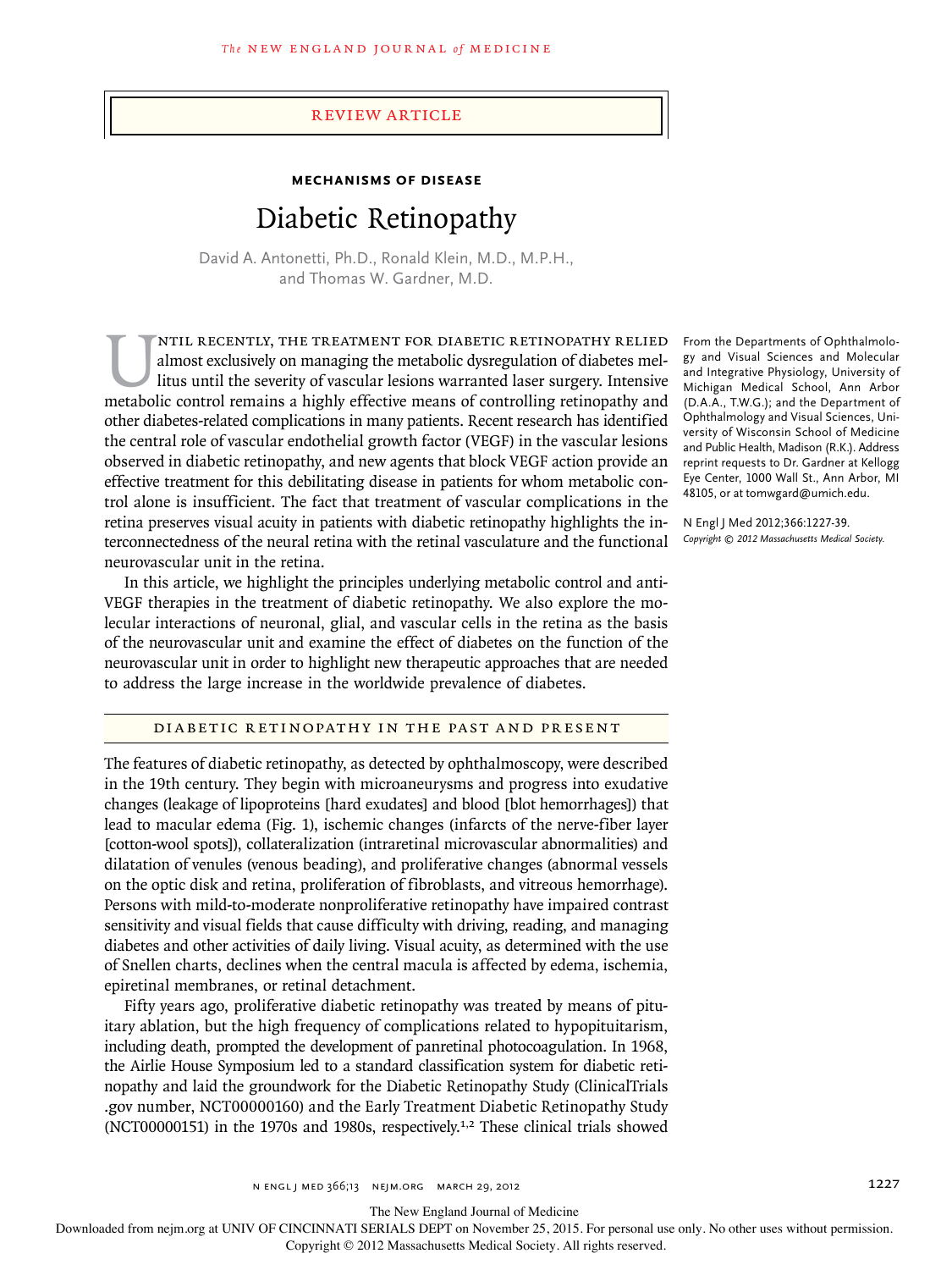

#### **Figure 1. Clinical Features of Diabetic Retinopathy.**

A fundus photograph (Panel A) shows the left eye of a 57-year-old man with 20/200 visual acuity, signs of hypertension, and proliferative diabetic retinopathy with macular edema (the region of macular edema is indicated by the bracket). Notable features include arteriolar narrowing (AN), nerve-fiber hemorrhage (NFH), hard exudates (HE), cotton-wool spots (CWS), venous beading (VB), and preretinal hemorrhage (PRH). Optical coherence tomography (Panel B) with a horizontal scan through the central fovea (corresponding to the horizontal line in Panel A) reveals marked thickening and edema of the macula with cysts (C) and subretinal fluid (SRF). (Images courtesy of Richard Hackel, M.A., C.R.A.)

> the dramatic effects of retinal photocoagulation, which significantly reduced the severe visual loss due to proliferative diabetic retinopathy and macular edema, and led to guidelines and screening programs for the timely detection and treatment of diabetic retinopathy.

> The incidence and the risk of progression of diabetic retinopathy have both declined over the

past 30 years, from up to 90% to less than 50%. The population-based Wisconsin Epidemiologic Study of Diabetic Retinopathy showed that, from 1980 to 2007, the estimated annual incidence of proliferative diabetic retinopathy decreased by 77% and vision impairment decreased by 57% among persons with type 1 diabetes.3 Persons with recently diagnosed type 1 or type 2 diabetes have a much lower risk of proliferative diabetic retinopathy, macular edema, and visual impairment (Fig. 2A), as compared with patients from earlier periods.<sup>4-8</sup>

The marked reduction in the prevalence and incidence of retinopathy and vision impairment over the past few decades reflects improved management of glycemia, blood pressure, and lipid levels.8 These improvements have resulted from the introduction of new devices for self-monitoring of blood-glucose levels and the administration of insulin, new medications (e.g., statins and hypoglycemic agents), surgical interventions (including vitrectomy), an increased awareness of the need for intensive control of glycemia and blood pressure, and the implementation of educational and screening programs (Fig. 2B).<sup>9-12</sup> The benefits of intensive control are offset, however, by a 33% increase in the frequency of hypoglycemia and a 100% increase in the prevalence of overweight or obesity among adults with diabetes. The percentage of persons with type 2 diabetes who meet the target levels for glycated hemoglobin, blood pressure, or serum total cholesterol, as recommended by the American Diabetes Association, increased by 30 to 50% from 2000 to 2006.13 However, only 7% of patients meet all three targets,<sup>14</sup> and non-Hispanic blacks and Mexican Americans meet them less commonly than whites.<sup>15</sup>

#### THE DIABETES EPIDEMIC

The number of persons with diabetes worldwide is predicted to grow to 429 million by 2030, owing to the rising frequency of obesity, increasing life span, and improved detection of the disease.<sup>16,17</sup> In India, an estimated 32 million persons had diabetes in 2000, and roughly 79 million will be affected by 2030.18 If the prevalence of complications remains unchanged, approximately 0.7 million Indians will have proliferative diabetic retinopathy and 1.8 million will have clinically significant macular edema.18 Improved delivery of health care re-

1228 **n EU and 366;13** n engl j med 366;13 nejm.org march 29, 2012

The New England Journal of Medicine

Downloaded from nejm.org at UNIV OF CINCINNATI SERIALS DEPT on November 25, 2015. For personal use only. No other uses without permission.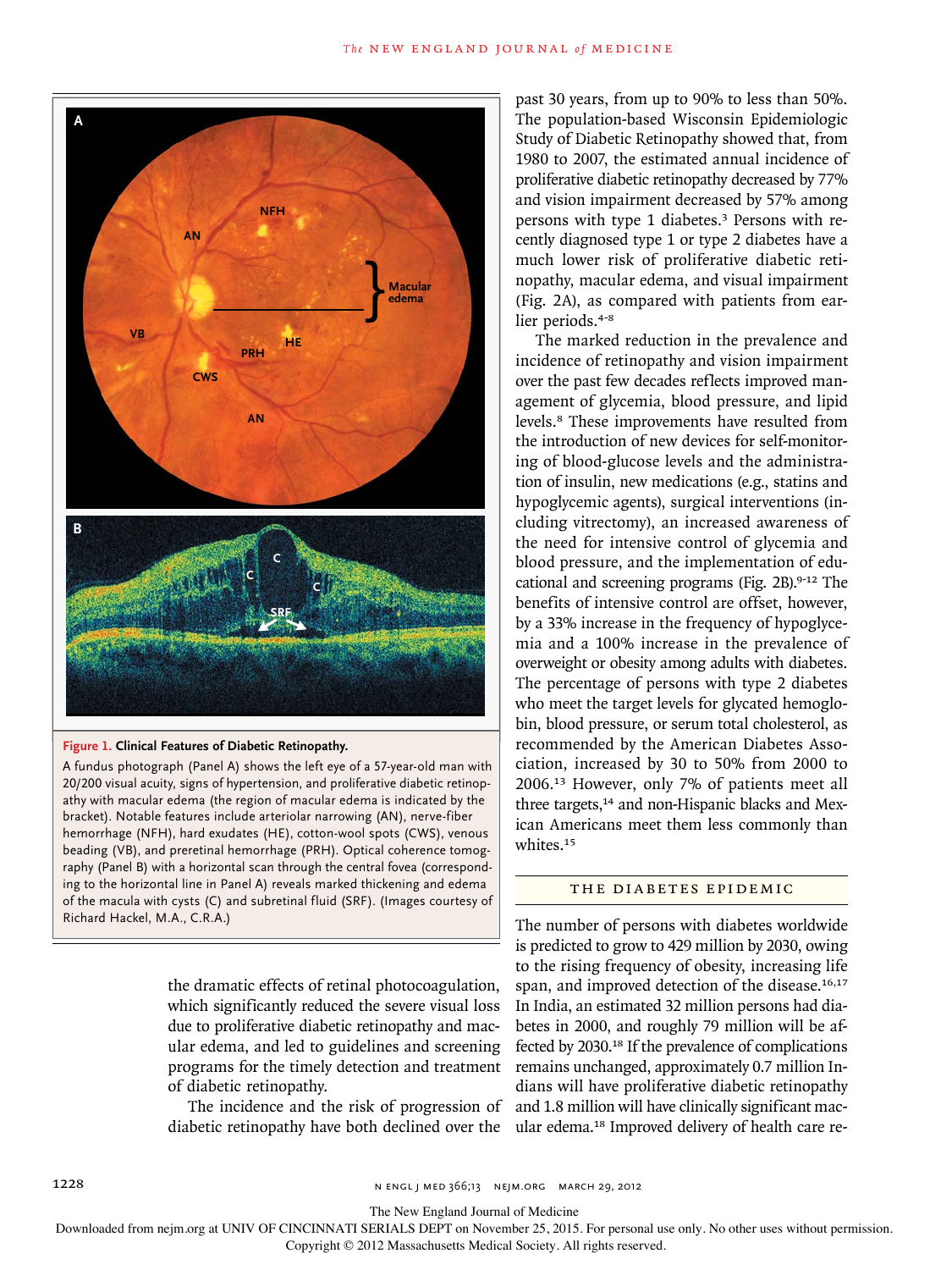

duces the incidence of vision impairment in whites in developed countries (e.g., Denmark, Sweden, and the United States), but it remains uncertain whether the lifestyle changes that are associated with urbanization in India and other developing countries will result in uncontrolled glycemia, blood pressure, and lipid levels and a higher frequency of severe diabetic retinopathy in persons with type 2 diabetes. These data portend a huge population of persons at high risk for diabetesinduced visual impairment for whom current approaches to treatment are inadequate. Little information exists on the risk of retinopathy and other diabetes-related complications in developing countries, so continued epidemiologic surveillance is needed to determine trends, properly allocate resources, and develop cost-effective preventive interventions.

(Panel B). (Graphs in both panels adapted from Klein and Klein.<sup>8</sup>)

Epidemiologic studies have shown the effects of hyperglycemia, hypertension, and dyslipidemia — and, to a lesser extent, a high body-mass index, a low level of physical activity, and insulin resistance — on the incidence and progression of diabetic retinopathy and clinically significant macular edema. The Diabetes Control and Complications Trial (DCCT; NCT00360815) showed that intensive metabolic control reduces the incidence and progression of diabetic retinopathy. Although the glycated-hemoglobin level is the strongest risk factor for predicting the development and progression of diabetic retinopathy, glycated hemoglobin accounted for only 11% of the risk of retinopathy in the DCCT.19 Similarly, the values for glycated hemoglobin, blood pressure, and total serum cholesterol together accounted for only 9 to 10% of the risk of retinopathy in the Wisconsin Epidemiologic Study of Diabetic Retinopathy.20 Therefore, the prevention and treatment of diabetic complications should include other modifiable factors. Data from several studies suggest roles for other factors, including sleep apnea,<sup>21</sup> nonalcoholic fatty liver disease,<sup>22</sup> and serum prolactin, adiponectin, and homocysteine levels,<sup>23-25</sup> as well as genetic factors, including mutations in the erythropoietin gene promoter.26 However, the relative contributions of these factors to the risk of retinopser and the method of the method of the method of the method of the state of the state of the state of the state of the state of the state of the state of the populations remain and the state of the populations relation

The New England Journal of Medicine

Downloaded from nejm.org at UNIV OF CINCINNATI SERIALS DEPT on November 25, 2015. For personal use only. No other uses without permission.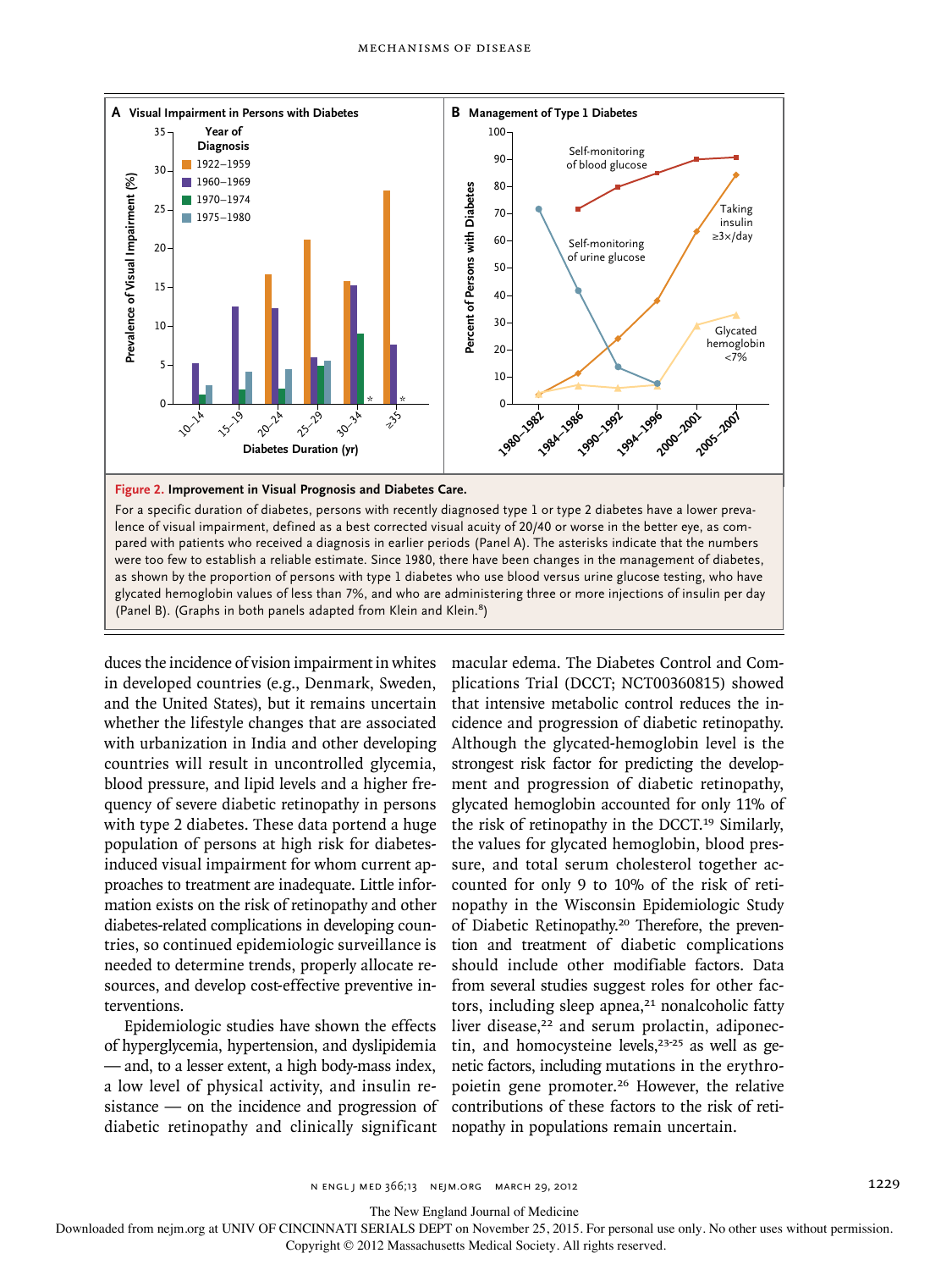Despite advances in diabetes care, complications persist for various reasons. Proliferative diabetic retinopathy and other complications develop after 30 years in up to 20% of persons with diabetes who have been treated with intensive metabolic control.<sup>27</sup> and ideal metabolic control is difficult to achieve because of the increased risk of hypoglycemia and the nonphysiologic route of insulin administration. Only 17% of persons in the DCCT who were followed in the Epidemiology of Diabetes Interventions and Complications study (NCT00360893) had glycated-hemoglobin levels less than 7% at their last visit.27 In developing countries, the resources needed to implement good diabetes control are generally unavailable. Therefore, greater emphasis must be placed on preventing complications, which will require both a better understanding of the mechanisms by which diabetes affects the retina and an improved means of detecting retinopathy.

# CLINICAL TRIALS OF RETINOPATHY THERAPIES

Large, randomized trials have shown the benefits of systemic and ocular therapies for the prevention or treatment of diabetic retinopathy (Table 1) and have revealed that metabolic control, the renin–angiotensin system, peroxisome proliferator–activated receptor *α* (PPAR-*α*), and VEGF contribute to human pathophysiology. Notably, renin–angiotensin system inhibitors reduce the incidence and risk of progression of diabetic retinopathy in persons with type 1 diabetes and are now standard therapy.12,29,32,33 The PPAR-*α* agonist, fenofibrate, reduces the risk of progression by up to 40% among patients with nonproliferative retinopathy, as shown in the Fenofibrate Intervention and Event Lowering in Diabetes (FIELD; Current Controlled Trials number, ISRCTN64783481)<sup>37</sup> and the Action to Control Cardiovascular Risk in Diabetes (ACCORD; NCT00000620) studies.36,38 Whether the mechanism of action underlying this preventive effect of fenofibrate is related to its lipid-lowering action remains unclear. The ACCORD study did not show an effect of intensive blood-pressure control on retinopathy progression but did show the benefit of intensive glycemic control in preventing the progression of retinopathy.

Eye-specific treatments are beneficial in patients whose vision is threatened by macular edema. Use of the VEGF-neutralizing antibodies bevacizumab and ranibizumab improves visual acuity by an average of one to two lines on a Snellen chart, with an improvement of three or more lines in 25 to 30% of patients, and loss of visual acuity decreased by one third.<sup>35,39,40</sup> These improvements, which are seen over a period of 2 years after approximately 10 intraocular injections, are significantly better than the results of laser treatment alone. The VEGF aptamer, pegaptanib, improves visual acuity by approximately one line.<sup>41</sup> Sustained intravitreal delivery of fluocinolone yields a similar likelihood of gaining three or more lines of acuity but with a 60% increase in the risk of glaucoma and a 33% increase in the need for cataract surgery.42 The same implant technology delivering a lower dose of fluocinolone did not increase the risk of cataract or glaucoma.<sup>43</sup> Glucocorticoids such as fluocinolone reduce retinal inflammation and may restore the integrity of the blood–retina barrier by increasing tight-junction protein expression.44,45 These initial treatments for diabetic retinopathy reflect the gains in our understanding of how diabetes impairs vision and set the stage for further advances in the management of this disorder.

## THE NEUROVASCULAR UNIT

New insights into retinal physiology suggest that the retinal dysfunction associated with diabetes may be viewed as a change in the retinal neurovascular unit. The neurovascular unit refers to the physical and biochemical relationship among neurons, glia, and specialized vasculature and the close interdependency of these tissues in the central nervous system (Fig. 3). This intimate association of glia with neurons allows for energy homeostasis and neurotransmitter regulation. Furthermore, glial-cell, pericyte, and neural interactions promote formation of the blood–brain and blood–retina barriers, which control the flux of fluids and bloodborne metabolites into the neural parenchyma.<sup>46,47</sup> Neurodegenerative conditions such as stroke, Alzheimer's disease, amyotrophic lateral sclerosis, and Parkinson's disease alter the neurovascular unit, with changes in neural function and neurotransmitter metabolism and loss of the blood– brain barrier.<sup>48-50</sup> If the neurovascular unit is similarly involved in diabetes, then new therapeutic approaches addressing both vascular dysfunction and neural degeneration may be required. Table 2

1230 **n engl j med 366;13** N ENGL J MED 366;13 N EIM.ORG MARCH 29, 2012

The New England Journal of Medicine

Downloaded from nejm.org at UNIV OF CINCINNATI SERIALS DEPT on November 25, 2015. For personal use only. No other uses without permission.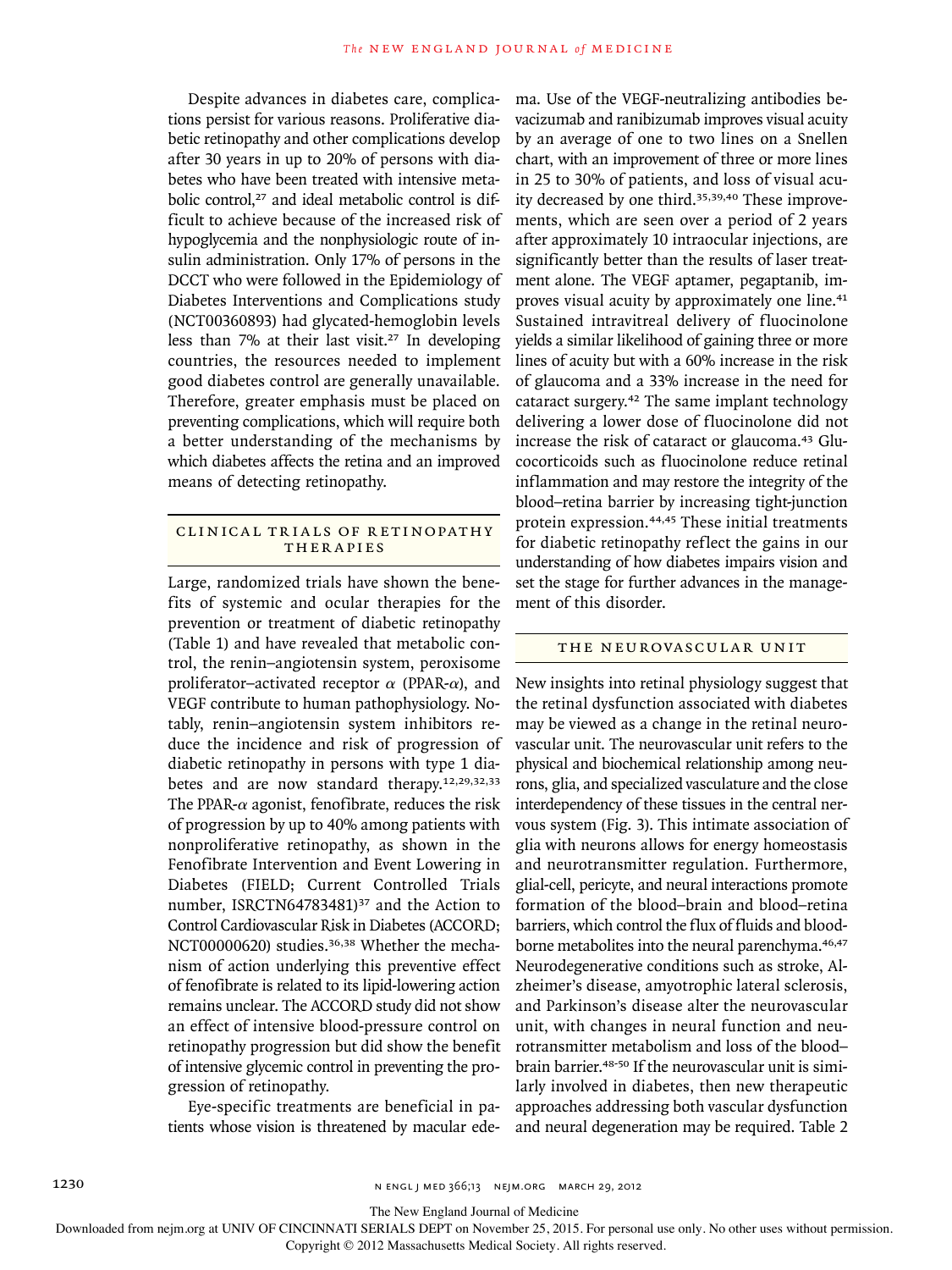| Table 1. Major Pharmacologic Clinical Trials in Diabetic Retinopathy.*                                                                         |                                                                      |                                                              |                                                                                                                       |                                                                                                                      |  |  |
|------------------------------------------------------------------------------------------------------------------------------------------------|----------------------------------------------------------------------|--------------------------------------------------------------|-----------------------------------------------------------------------------------------------------------------------|----------------------------------------------------------------------------------------------------------------------|--|--|
| <b>Drug Trial</b>                                                                                                                              | <b>Primary End Point</b>                                             | <b>Stage of Diabetic Retinopathy</b><br>at Baseline          | <b>Size of Effect</b>                                                                                                 | <b>Comments</b>                                                                                                      |  |  |
| Intensive insulin in type 1 diabetes (DCCT;<br>NCT00360815) <sup>9,28</sup>                                                                    | Development or progression<br>of DR                                  | None or mild-to-moderate NPDR Reduced incidence by 76% and   | risk of progression by 54%                                                                                            | Conclusively showed benefits<br>and risks of intensive metabolic<br>control in type 1 diabetes                       |  |  |
| Lisinopril in type 2 diabetes (EUCLID) <sup>29</sup>                                                                                           | Progression of DR                                                    | None or mild-to-moderate NPDR Reduced risk of PDR by 50%     |                                                                                                                       | First study to show effect of RAS<br>inhibition on DR                                                                |  |  |
| Metabolic (sulfonylurea or insulin) and<br>blood-pressure control (ACE inhibitors<br>or beta-blockers) in type 2 diabetes<br>$(UKPDS)^{30,31}$ | Development or progression<br>of DR                                  | None or mild-to-moderate NPDR Metabolic and blood-pressure   | control reduced risk of incident<br>DR, reduced need for laser sur-<br>gery by one third                              | Conclusively showed benefits<br>and limitations of metabolic<br>and blood-pressure control in<br>type 2 diabetes     |  |  |
| Enalapril and losartan in type 1 diabetes<br>(RASS; NCT00143949) <sup>12</sup>                                                                 | Progression or development<br>of DR                                  | None or mild-to-moderate NPDR                                | Reduced risk of progression<br>by 65%                                                                                 | Showed benefits of RAS inhibition<br>in type 1 diabetes                                                              |  |  |
| Candesartan in prevention and progression<br>of DR in type 1 diabetes (DIRECT-1;<br>NCT00252720) <sup>32,33</sup>                              | Development and progression<br>of DR                                 | Prevent: no DR<br>Protect: mild to moderately<br>severe NPDR | Reduced incidence by 18% but no<br>effect on risk of progression                                                      | Showed that candesartan reduces<br>incidence of DR but has no<br>effect on risk of progression<br>in type 1 diabetes |  |  |
| Candesartan in progression of DR in type 2<br>diabetes (DIRECT-2; NCT00252694) <sup>34</sup>                                                   | Progression of mild-to-moderate Mild-to-moderate NPDR<br><b>NPDR</b> |                                                              | No reduction of progression but<br>more regression                                                                    | Showed that candesartan may<br>ameliorate existing NPDR                                                              |  |  |
| Ranibizumab in type 1 and type 2 diabetes<br>(DRCR; NCT00445003) <sup>35</sup>                                                                 | Diabetic macular edema                                               | Mild-to-moderate NPDR                                        | Increased visual acuity by 9 letters, Showed that VEGF inhibition<br>increase of $\geq$ 3 lines in 30% of<br>patients | improves visual acuity                                                                                               |  |  |
| Fenofibrate plus simvastatin in type 2 diabe-Progression of DR or develop-<br>tes (ACCORD-Eye; NCT00542178) <sup>36</sup>                      | ment of PDR                                                          | Mild-to-moderate NPDR                                        | Reduced risk of progression<br>by 40%                                                                                 | Showed additive effects of fenofi-<br>brate plus simvastatin                                                         |  |  |
| Fenofibrate in type 2 diabetes (FIELD;<br>ISRCTN647833481) <sup>37</sup>                                                                       | Progression of DR                                                    | Mild-to-moderate NPDR                                        | Reduced risk of progression and<br>macular edema by one third                                                         | Showed that fenofibrate reduces<br>need for laser treatment                                                          |  |  |

\* ACCORD denotes Action to Control Cardiovascular Risk in Diabetes, ACE angiotensin-converting enzyme, DCCT Diabetes Control and Complications Trial, DIRECT Diabetic Retinopathy Candesartan Trials, DR diabetic retinopathy, DRCR Diabetic Retinopathy Clinical Research, EUCLID Eurodiab Controlled Trial of Lisinopril in Insulin-Dependent Diabetes, FIELD Fenofibrate Intervention and Event Lowering in Diabetes, NPDR nonproliferative diabetic retinopathy, PDR proliferative diabetic retinopathy, RAS renin–angiotensin system, RASS Renin–Angiotensin System Study, UKPDS United Kingdom Prospective Diabetes Study, and VEGF vascular endothelial growth factor.

n engl j med ENGLJ MED 366;13

 $\mathsf z$ 

nejm.org

MARCH 29, 2012

1231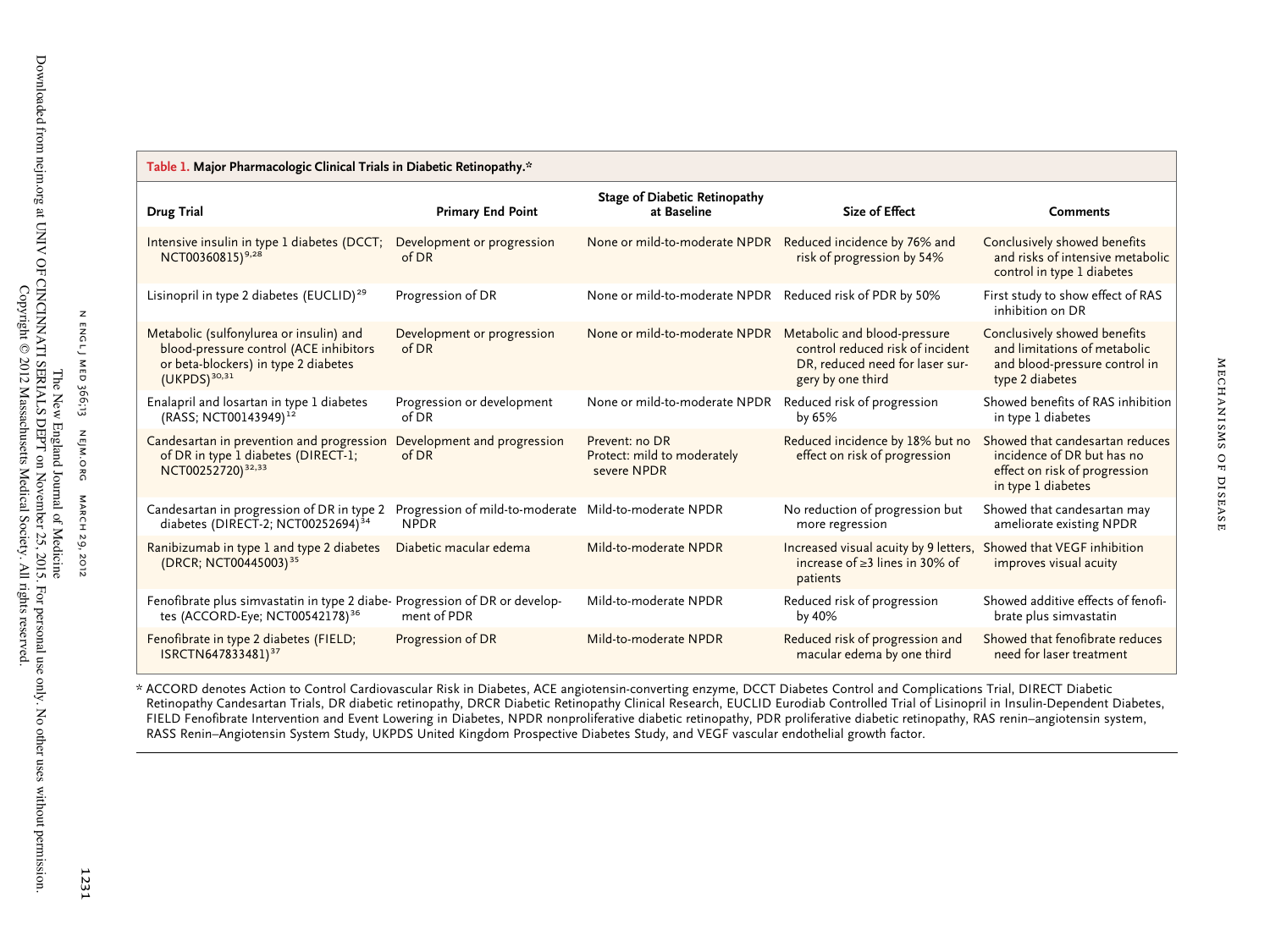

lists alterations in the neurovascular unit in diabetic retinopathy.

The retinal architecture confers unique char-

#### **Figure 3. The Neurovascular Unit of the Retina.**

Under normal conditions, blood-vessel endothelial cells and pericytes, astrocytes, Müller cells, and neurons are intimately connected to establish the blood– retina barrier to control nutrient flow to the neural retina affording energy balance, to maintain the proper ionic environment for neural signaling, to regulate synaptic transmission, and to provide adaptable responses to the environment to allow vision.

acteristics to the neurovascular unit. The inner retina has capillary beds in the ganglion-cell and inner nuclear layers. The neurovascular unit includes astrocytes and Müller cells, and amacrine and ganglion neurons reside in close proximity to microvascular segments that deliver oxygen and nutrients. The close coupling of neurovascular units is shown by the autoregulation of retinal vascular blood flow by local metabolite levels (the lactate level and the partial pressure of oxygen and of carbon dioxide) and glial cells.51 The outer retina consists of photoreceptor neurons and Müller cells, which are metabolically coupled to support the generation of electrochemical impulses in response to stimulation with light, with nutrients and oxygen diffusing from choroidal vessels through the pigmented epithelial-cell layer.

# **VASCULAR LEAKAGE AND ANGIOGENESIS**

Diabetic retinopathy involves occlusion and leakage of retinal vessels, leading to macular edema in the nonproliferative phase and angiogenesis and to tufts of highly permeable vessels in the proliferative phase. Macular edema (present in 25% of persons with diabetes) remains the clinical feature most closely associated with vision loss, with thickening of the central fovea evident on optical coherence tomography and fluorescein leakage visible on angiographic testing. The duration of central foveal thickening and the degree of fluorescein leakage are major factors in accounting for reduced visual acuity.52,53 The efficacy of treatment with the anti-VEGF agents ranibizumab and bevacizumab indicates that VEGF contributes to the pathogenesis of diabetic macular edema and reflects successful translational research.

Conditional deletion of the *VEGF* gene from Müller cells reveals the importance of glial cells for VEGF production in oxygen-induced retinopathy models of angiogenesis, and this finding underscores the consequences of altered glial–vascular communication.54,55 The mechanism of

The New England Journal of Medicine

Downloaded from nejm.org at UNIV OF CINCINNATI SERIALS DEPT on November 25, 2015. For personal use only. No other uses without permission.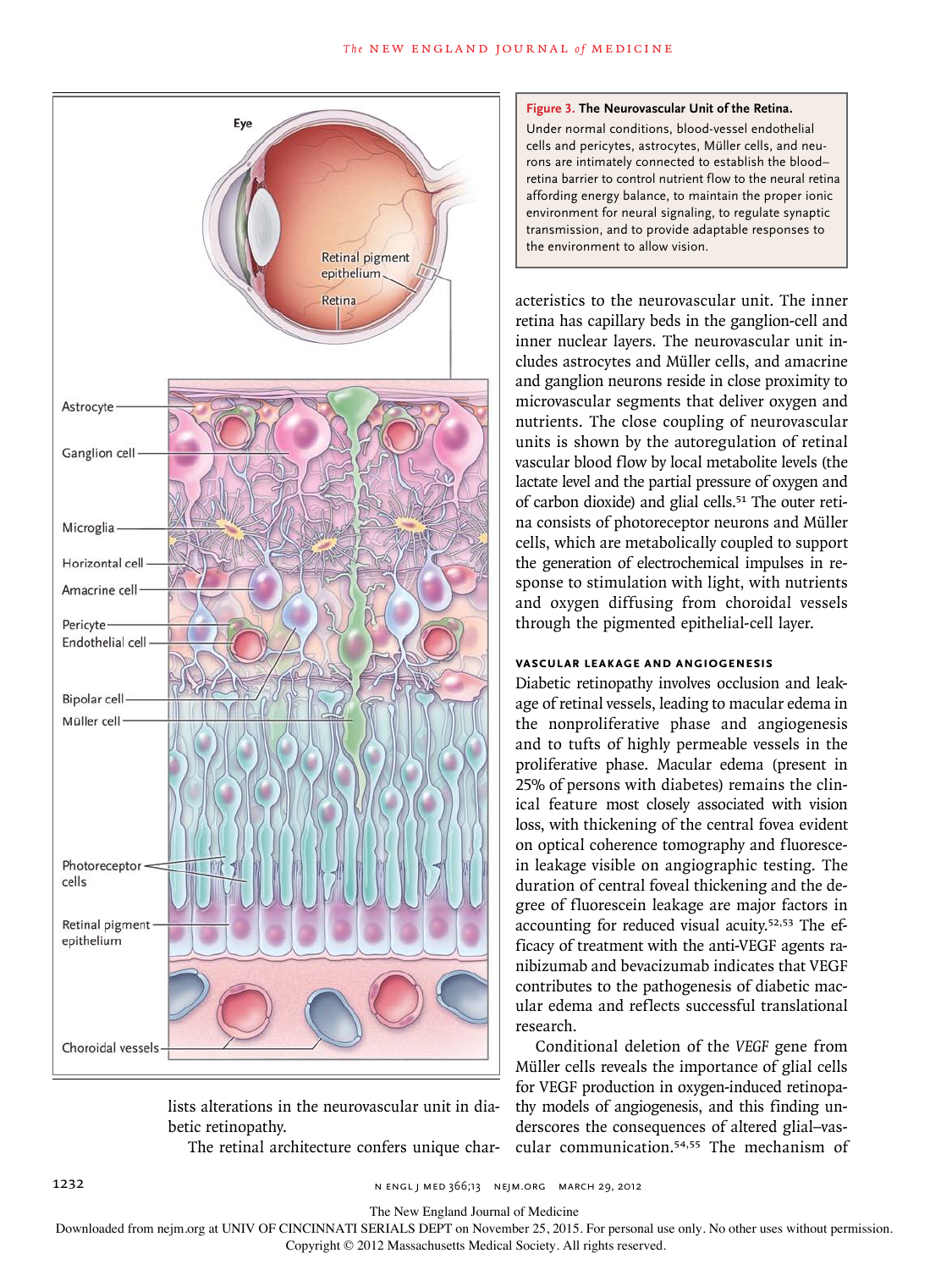VEGF-induced vascular permeability involves activation of classical protein kinase C isoforms, particularly protein kinase C beta.56,57 Recently, the tight-junction protein occludin was identified as a target of protein kinase C beta, leading to ubiquitin-mediated endocytosis of tight-junction components and increased vascular permeability58,59 and providing a molecular mechanism for the regulation of the properties of the blood–retina barrier in response to VEGF. Studies in animals and initial clinical reports suggest that inhibiting protein kinase C beta with ruboxistaurin reduces diabetic macular edema. In a combined analysis of data from two clinical trials of oral ruboxistaurin, the proportion of patients with sustained moderate visual loss was smaller in the group of patients who received ruboxistaurin than in the placebo group (6.1% vs.  $10.2\%$ )<sup>60,61</sup>; however, the Food and Drug Administration asked to see additional confirmatory phase 3 clinical-trial results before approving the drug for clinical use.

Other potential targets of VEGF-receptor signaling include inhibition of the soluble tyrosine kinase Src to regulate vascular permeability. Using small-molecule inhibitors of Src in animals with *src*-gene deletion, Scheppke and colleagues<sup>62</sup> found that the requirement for Src activation in VEGF induced retinal vascular permeability. Although no data from clinical trials are available yet, topical application to the cornea of a dual Src and VEGF receptor inhibitor prevented VEGF-induced vascular permeability in animals.<sup>62</sup>

Signaling pathways also contribute to vascular permeability in diabetic retinopathy. Mass spectrometry analysis of vitreous fluid in patients with proliferative retinopathy allowed Gao and colleagues<sup>63</sup> to identify the plasma kallikrein system that leads to bradykinin-receptor activation. Kallikrein inhibitors prevent retinal vascular permeability in diabetic rodents, and kallikrein injection acts synergistically with diabetes to increase retinal vascular leakage.<sup>64</sup> Other extracellular proteases, such as urokinase plasminogen activator<sup>65</sup> and matrix metalloproteases 2 and 9, may also contribute to the degradation of tight-junction protein and to retinal vascular permeability.<sup>66</sup>

The blood–retina barrier requires proper pericyte function, and loss of pericytes may contribute to vascular permeability (Fig. 4). Pericyte dropout is a feature of diabetic retinopathy, and genetic ablation of platelet-derived growth factor (PDGF) *β* causes pericyte loss and a phenotype that resembles diabetic retinopathy, with increased

vascular damage and angiogenesis.67 Geraldes et al.68 recently found that hyperglycemia induces expression of protein kinase C delta, which upregulates Src-homology 2 domain–containing tyrosine phosphatase 1. This tyrosine phosphatase inhibits PDGF signaling through the Akt survival pathway, contributing to pericyte-cell death and vascular derangement. These findings underscore the cell-to-cell communication necessary for proper retinal function and maintenance of the blood– retina barrier.

Retinal angiogenesis (neovascularization) usually arises on the optic disk and at the junction of nonperfused retinal vessels and perfused vessels that are leaking, with growth into the posterior surface of the vitreous. Untreated neovascularization leads to vitreous contraction, vitreous hemorrhage, and tractional retinal detachment. An increased ratio of proangiogenic factors (VEGF and erythropoietin) to antiangiogenic factors (pigment-epithelium–derived factor) promotes neovascularization,69-71 and the ratio is decreased after laser treatment. However, VEGF inhibition and regression of active neovascularization are associated with increased expression of connectivetissue growth factor in the vitreous, which contributes to vitreoretinal fibrosis.<sup>72</sup>

# **NEURONAL DYSFUNCTION**

In addition to vascular abnormalities, the neurosensory retina is altered in diabetes. The neurosensory retina generates vision but is transparent and largely undetectable by standard clinical examination, so its role in diabetic retinopathy has been difficult to determine in humans. However, most retinal neurons and glial cells are altered concomitantly with the development of microvascular lesions and are progressively impaired with worsening retinopathy. These alterations include biochemical defects, such as impaired control of glutamate metabolism (the major neurotransmitter),73 as well as loss of synaptic activity and dendrites, $74,75$  apoptosis of neurons primarily in the ganglion-cell and inner nuclear layers,76 and activation of microglial cells that may protect the inner retina from injury and contribute to the inflammatory response.<sup>77</sup>

In experimental models of diabetes, insulinreceptor signaling is impaired in the retina as it is in peripheral tissues, $74-81$  and the actions of brain-derived neurotrophic factor are also reduced.68,82 Thus, just as the loss of PDGF signaling contributes to pericyte loss,<sup>68</sup> the loss of neu-

The New England Journal of Medicine

Downloaded from nejm.org at UNIV OF CINCINNATI SERIALS DEPT on November 25, 2015. For personal use only. No other uses without permission.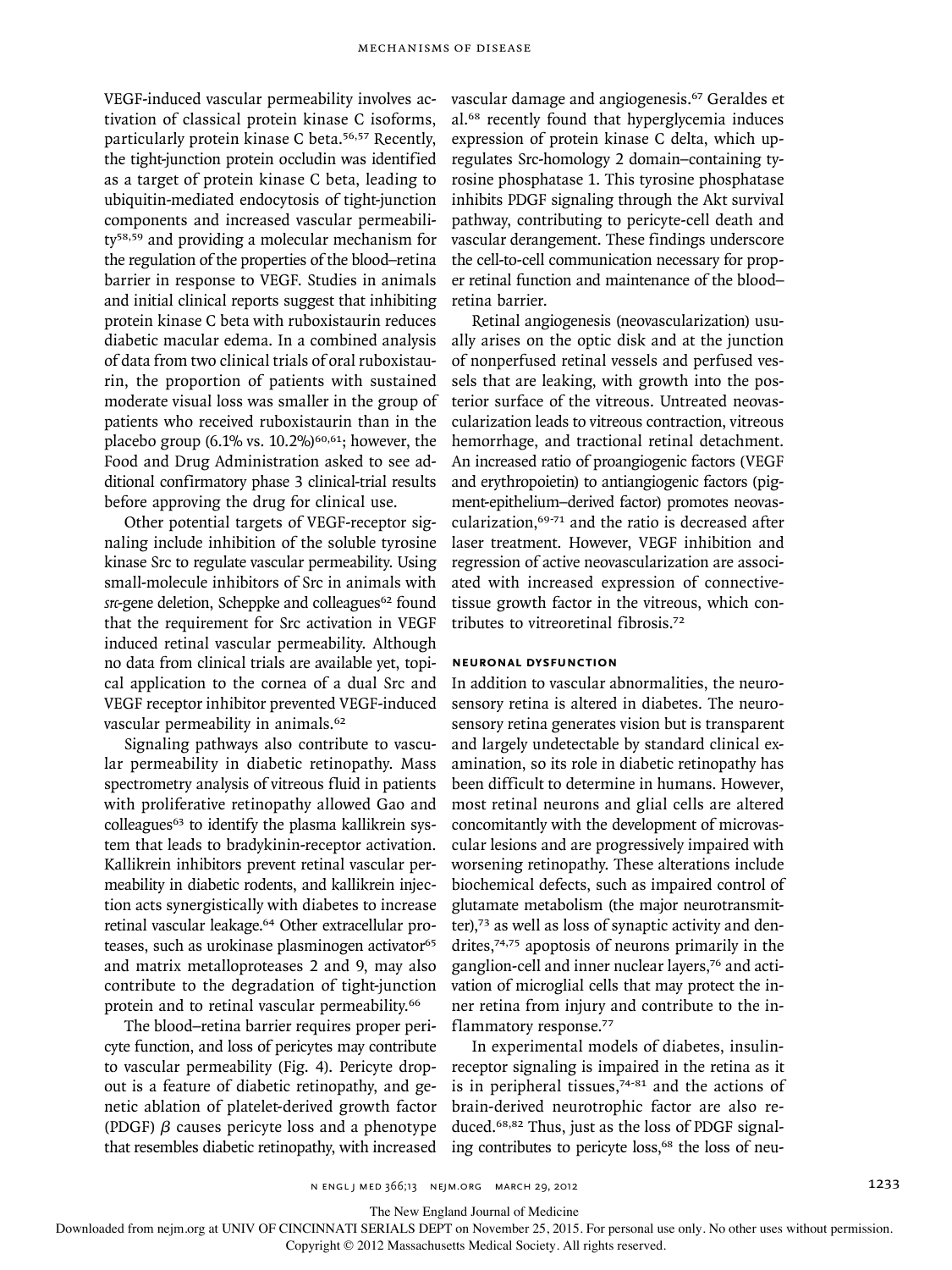rotrophic signals that support cell survival and cell–cell interactions at synapses probably contributes to the pathological features of retinopathy. Furthermore, changes in retinal blood flow and vasoreactivity in response to oxygen may indicate impaired autoregulation and impaired control of vascular integrity by the neural retina.51 Diabetic retinopathy includes reduced electrical activity<sup>83</sup> and alterations of nerve fibers.74,75 Together with reduced corneal-nerve sensation and impaired autonomic innervation of the pupil, altered function of the retinal sensory nerve indicates that diabetes causes denervation of multiple sensory inputs to the eye. Thus, although the retinal neuronal structure differs from the peripheral sensory system, diabetic retinopathy resembles diabetic peripheral sensory neuropathy.

## **INFLAMMATION IN DIABETIC RETINOPATHY**

The concept of the neurovascular unit extends to the presence of activated microglia in diabetic retinopathy. Systemic inflammation is an intrinsic response to overfeeding, obesity, and diabetes,  $84$ and diabetes increases the release of retinal inflammatory mediators (interleukin-1*β*, tumor necrosis factor *α* [TNF-*α*], intercellular adhesion molecule [ICAM] 1, and angiotensin  $II$ <sup>85</sup> and activation of microglial cells<sup>77</sup> in early retinopathy. Leukostasis occurs in diabetic mice and rats, and deletion of the genes for the adhesion protein ICAM or its leukocyte binding partner, CD18, ameliorates leukostasis and permeability.34 Vascular permeability, leukostasis, CD18 and ICAM expression, and nuclear factor κB activation are normalized by treatment with high-dose aspirin, a cyclooxygenase-2 inhibitor, meloxicam, or a soluble TNF-*α* receptor-Fc hybrid, such as etanercept.<sup>86</sup> These findings suggest that TNF-*α* and cyclooxygenase-2 contribute to diabetic retinopathy, perhaps by preventing endothelial-cell damage from adhering leukocytes.34 Furthermore, a newly discovered inhibitor of atypical protein kinase C prevents

| Table 2. Changes in Vascular, Glial, Neuronal, and Microglial Cells in the Retina That Are Associated with Diabetic Retinopathy.*                                                |  |  |  |
|----------------------------------------------------------------------------------------------------------------------------------------------------------------------------------|--|--|--|
| <b>Tissue injury</b>                                                                                                                                                             |  |  |  |
| Nonproliferative diabetic retinopathy                                                                                                                                            |  |  |  |
| Microaneurysms (vessel outpouching and leaks)                                                                                                                                    |  |  |  |
| Lipid exudates                                                                                                                                                                   |  |  |  |
| Microhemorrhages                                                                                                                                                                 |  |  |  |
| Cotton-wool spots associated with nerve-fiber damage                                                                                                                             |  |  |  |
| Basement-membrane thickening                                                                                                                                                     |  |  |  |
| Venous tortuosities and beading                                                                                                                                                  |  |  |  |
| Fibrotic proliferative diabetic retinopathy                                                                                                                                      |  |  |  |
| Angiogenesis (growth of vessels into retina and vitreous)                                                                                                                        |  |  |  |
| Hemorrhages                                                                                                                                                                      |  |  |  |
| Tractional retinal detachment caused by proliferative vitreoretinopathy                                                                                                          |  |  |  |
| Macular edema                                                                                                                                                                    |  |  |  |
| Altered b-wave oscillatory potential on electroretinogram                                                                                                                        |  |  |  |
| Decrease in visual acuity                                                                                                                                                        |  |  |  |
| Vascular events                                                                                                                                                                  |  |  |  |
| Microvascular permeability: altered tight-junction and adherens-junction expression and post-translational modifications                                                         |  |  |  |
| Focal hypoxic events                                                                                                                                                             |  |  |  |
| Production of GF and related cytokines, including vascular endothelial GF, platelet-derived GF, basic fibroblast GF, connective-tissue GF,<br>erythropoietin, and angiotensin II |  |  |  |
| Loss of pigment-epithelium-derived factor                                                                                                                                        |  |  |  |
| Protease changes: matrix metalloproteinases, serine proteases (urokinase), kallikrein, and bradykinin                                                                            |  |  |  |
| Pericyte and endothelial-cell apoptosis                                                                                                                                          |  |  |  |
| Receptor-signaling defects                                                                                                                                                       |  |  |  |

1234 **n engl j med 366;13** n engl j med 366;13 nejm.org march 29, 2012

The New England Journal of Medicine

Downloaded from nejm.org at UNIV OF CINCINNATI SERIALS DEPT on November 25, 2015. For personal use only. No other uses without permission.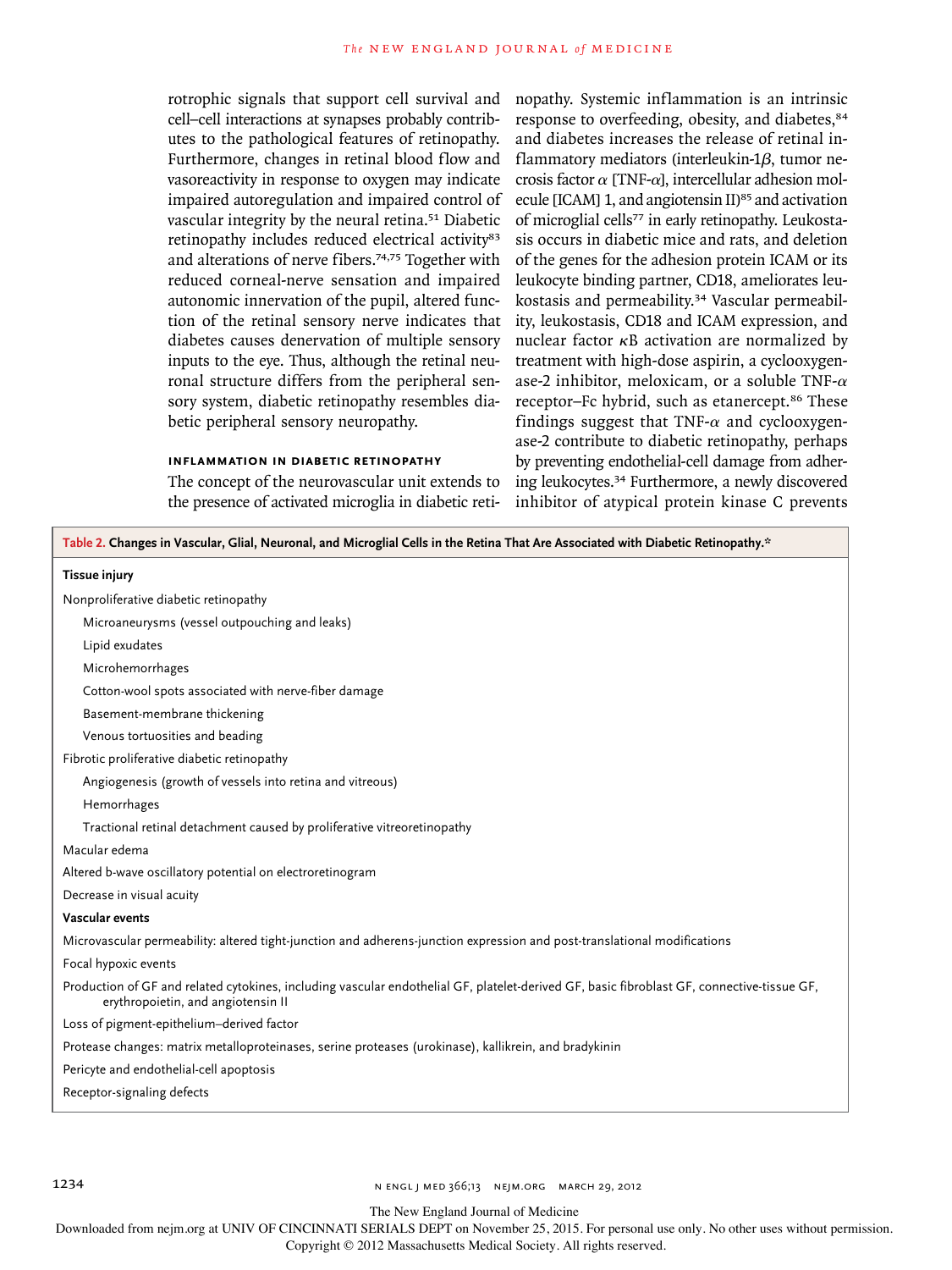| Table 2. (Continued.)                                                           |  |
|---------------------------------------------------------------------------------|--|
| Metabolic events and glial dysregulation                                        |  |
| Generation of free radicals                                                     |  |
| Mitochondrial dysfunction and NADPH-oxidase activity                            |  |
| Generation of nitric oxide                                                      |  |
| Peroxynitration                                                                 |  |
| Protein oxidation                                                               |  |
| Lipid peroxidation                                                              |  |
| Altered metabolism of glutamine synthetase and branched-chain aminotransferases |  |
| Altered lipid profiles with decrease in polyunsaturated n-3 fatty acids         |  |
| Proteolysis                                                                     |  |
| Protein synthesis                                                               |  |
| Neuronal dysfunction                                                            |  |
| Neuronal swelling                                                               |  |
| Altered synaptic protein expression                                             |  |
| Neuronal apoptosis of ganglion cells and amacrine cells                         |  |
| <b>Inflammation</b>                                                             |  |
| Microglial morphologic changes and activation                                   |  |
| Leukostasis: expression of intercellular adhesion molecule                      |  |
| Cytokine production by glia (microglia or adherent leukocytes)                  |  |
| Tumor necrosis factor $\alpha$                                                  |  |
| Interleukin- $1\beta$ , 6, and 8                                                |  |
| Chemokine ligand 2                                                              |  |

TNF-α-induced retinal vascular permeability<sup>87</sup> and VEGF-induced permeability (according to an unpublished study), providing a broad target for potential control of edema. Interleukin-1*β* and TNF-*α* levels increase in the vitreous of patients with proliferative diabetic retinopathy.88,89 Progressive retinal injury may impair the blood–retina barrier and lead to macrophage migration into the neurosensory retina or increased adherence to the vasculature, as well as accumulation of inflammatory and angiogenic mediators in the vitreous cavity.

Collectively, the data suggest that inflammation contributes to the development and progression of retinopathy. Antiinflammatory treatment with intravitreal glucocorticoids and anti-VEGF therapy reduce the overall severity of retinopathy and macular edema and restore the blood–retina barrier.35,46 Further investigation is needed to develop therapies that control inflammation in diabetic retinopathy.

### FUTURE CHALLENGES AND OPPORTUNITIES

The large worldwide increase in diabetes provides an imperative to prevent retinopathy and other complications before the advanced stages of disease. Improved outcomes of treatments for cancer have resulted from advances in clinical-trial end points that reflect the pathophysiology of the disease, such as molecular biomarkers of tumor activity and positron-emission–tomographic scanning. Likewise, new end points reflecting the pathophysiological features and full phenotype of diabetic retinopathy are needed for sensitive, quantitative, and predictive assessment of the severity of retinopathy. Vascular lesions change slowly, and photographic staging alone cannot facilitate shortterm (<1 year) proof-of-concept trials to evaluate pathophysiological mechanisms and therapies.

Standard measures are now being supplement-

n engl j med 366;13 nejm.org march 29, 2012 1235

The New England Journal of Medicine

Downloaded from nejm.org at UNIV OF CINCINNATI SERIALS DEPT on November 25, 2015. For personal use only. No other uses without permission.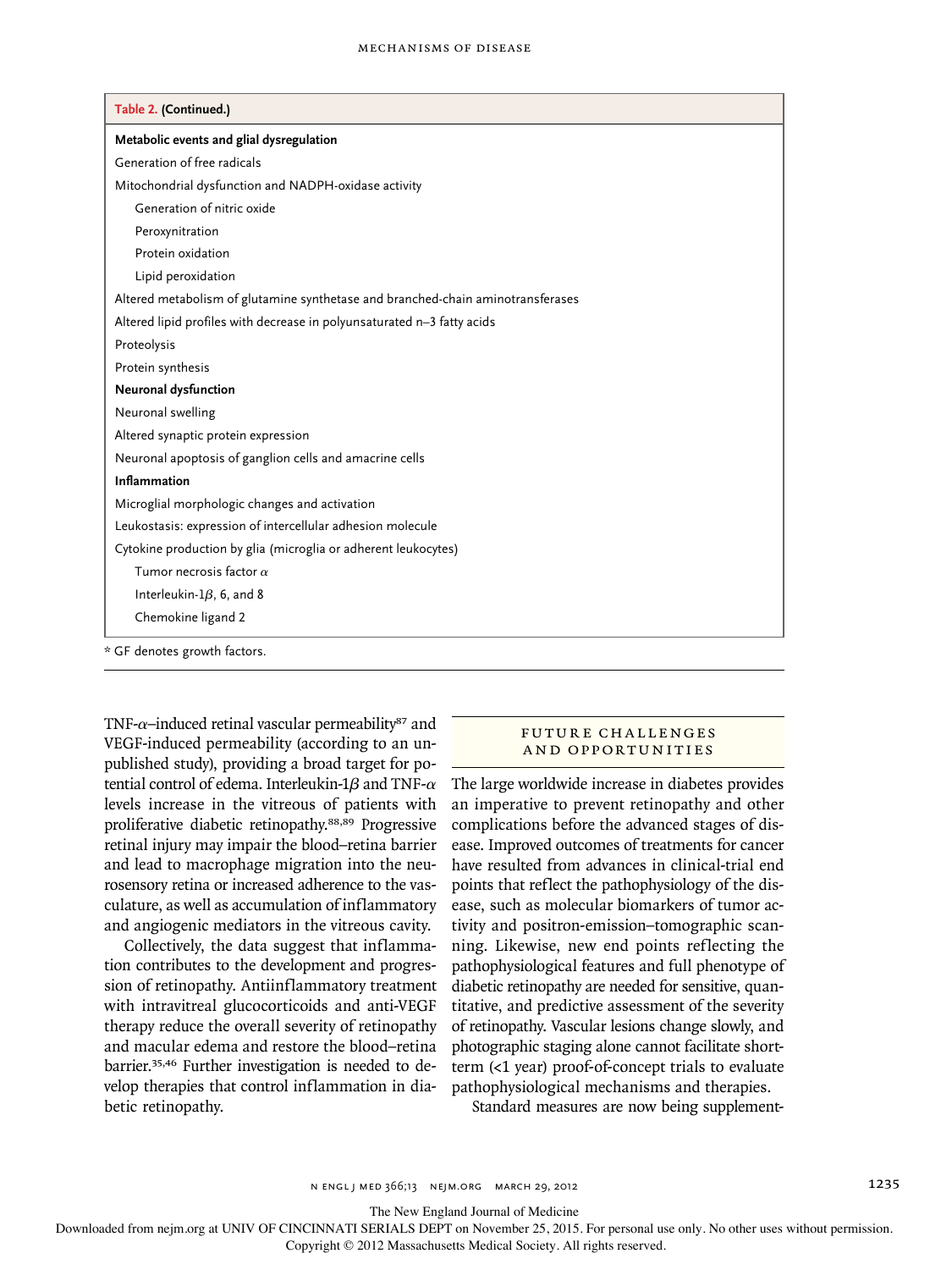

ed with sensitive indexes of retinal function and structure to determine the nature of early retinopathy. Flavoprotein spectrophotometry reveals defects in mitochondrial metabolism,<sup>90</sup> reduced electroretinographic responses suggest reduced cellular signal transmission and predict subsequent microvascular lesions<sup>91</sup> and responses to

## **Figure 4. Disruption of the Neurovascular Unit of the Retina by Diabetes.**

Panel A shows the neurovascular unit in the retina. Pericytes and glial cells, including astrocytes, promote formation of the blood–retina barrier in the vasculature, helping to create the environment for proper neural function. Microglial processes monitor the retinal environment. Panel B shows how normal cellular communication is altered in diabetes, with elevated VEGF from glial cells, combined with increased inflammatory cytokines, in part from activated microglia and adherent leukocytes (not shown), and the loss of platelet-derived growth factor (PDGF) signaling in pericytes, contributing to the breakdown of the blood–retina barrier and, in some cases, to angiogenesis. Blocking VEGF signaling has provided new therapeutic options to improve the treatment of patients with diabetic retinopathy and restore the neurovascular unit. In addition to microvascular complications, the loss of insulin receptor signaling and damage from inflammatory cytokines may contribute to synaptic degeneration and neuronal apoptosis and impairment of visual function in patients with diabetes.

improved metabolic control,<sup>92</sup> and subtle defects in visual function are detected by contrast sensitivity and visual-field defects.93,94 Optical coherence tomography detects thinning of the neuronal and synaptic layers of mild retinopathy.95,96

Metabolic and blood-pressure control have reduced the incidence of diabetic retinopathy and vision impairment and remain the foundation for controlling retinopathy and other complication of diabetes. However, these approaches do not ameliorate visual impairment and may have adverse effects. Furthermore, economic barriers often prevent the implementation of these approaches among patients who are poor and underinsured. Research into the molecular causes of diabetic retinopathy reveals changes affecting all cells within the retina, including those in the microvasculature, glia, neurons, and microglia. These changes in the retina, which can be viewed as a disruption of the neurovascular unit, contribute to the pathophysiology of diabetic retinopathy. Intraocular administration of VEGF inhibitors and glucocorticoids has launched an era of biologically based pharmacologic treatment that complements surgical approaches for advanced stages of retinopathy. Further advances require an understanding of how the metabolic changes in diabetes disrupt the neurovascular unit, as well as focused efforts to develop clinical-trial end points and biomarkers. The expected increase in diabetic retinopathy due to the increasing incidence of type 2 diabetes requires the elimination of socio-

1236 **n ENGL J MED 366;13** N ENGL J MED 366;13 NEJM.ORG MARCH 29, 2012

The New England Journal of Medicine

Downloaded from nejm.org at UNIV OF CINCINNATI SERIALS DEPT on November 25, 2015. For personal use only. No other uses without permission.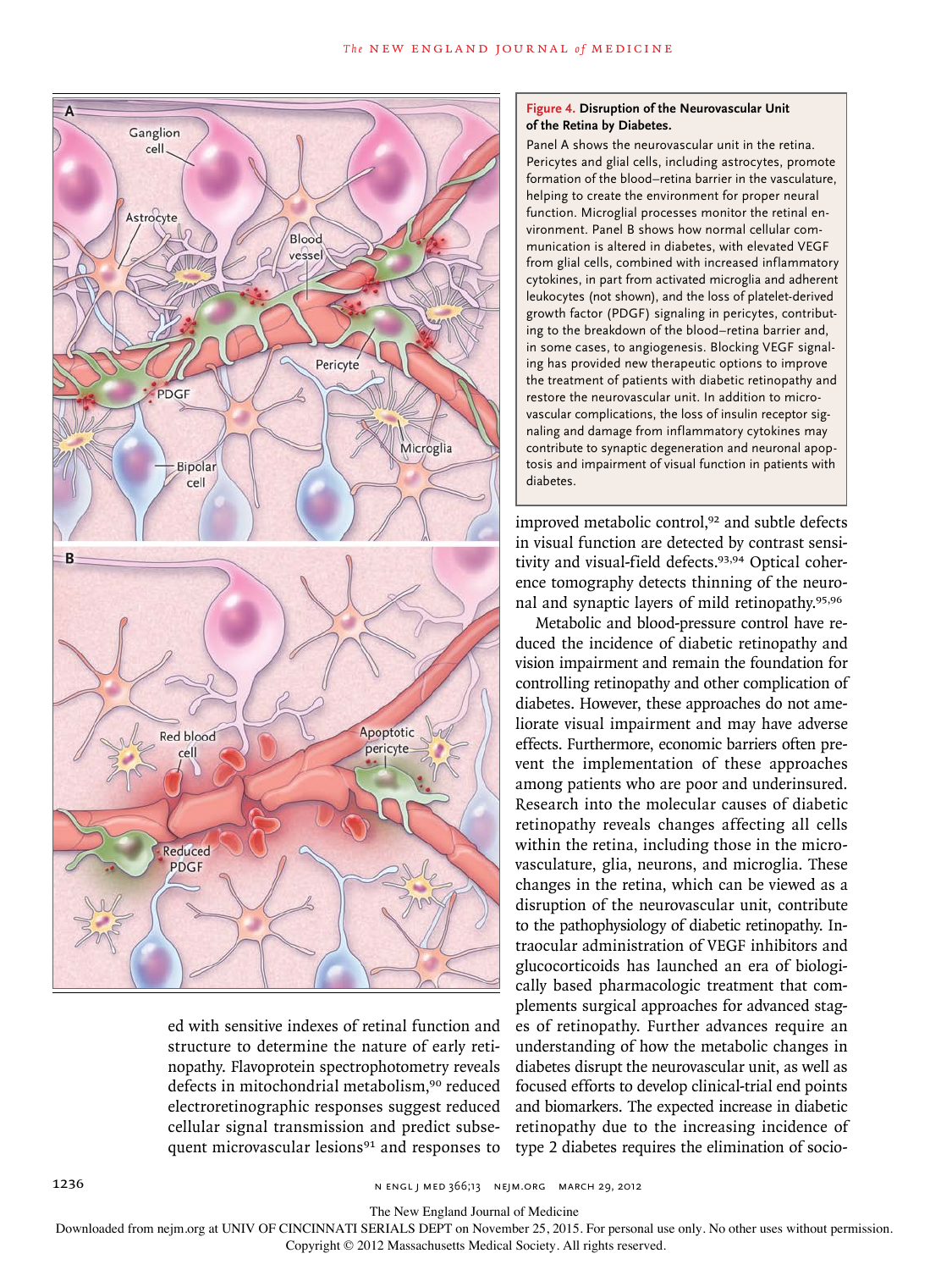economic barriers so that research advances can be translated into effective, accessible care for all persons with diabetes.

Dr. Antonetti reports receiving consulting fees from Apogee Biotechnology and Alcon and is a co-inventor of a protein kinase C zeta inhibitor, for which Penn State University holds patent rights; Dr. Klein, consulting fees from AstraZeneca, Novartis,

Eli Lilly, Merck, Sanofi Aventis, GlaxoSmithKline, Pfizer, Genentech, Takeda, Comentis, and Allegan; and Dr. Gardner, consulting fees from Genentech, GlaxoSmithKline, Apogee Biotechnology, and Merck and payment for the development of educational presentations from Clarus, and he holds a patent regarding periocular drug delivery for diabetic retinopathy. No other potential conflict of interest relevant to this article was reported.

Disclosure forms provided by the authors are available with the full text of this article at NEJM.org.

#### **REFERENCES**

**1.** Photocoagulation treatment of proliferative diabetic retinopathy: the second report of Diabetic Retinopathy Study findings. Ophthalmology 1978;85:82-105.

**2.** Photocoagulation for diabetic macular edema: Early Treatment Diabetic Retinopathy Study report number 1. Arch Ophthalmol 1985;103:1796-806.

**3.** Klein R, Lee KE, Gangnon RE, Klein BE. The 25-year incidence of visual impairment in type 1 diabetes mellitus: the Wisconsin Epidemiologic Study of Diabetic Retinopathy. Ophthalmology 2010;117: 63-70.

**4.** Hovind P, Tarnow L, Rossing K, et al. Decreasing incidence of severe diabetic microangiopathy in type 1 diabetes. Diabetes Care 2003;26:1258-64.

**5.** Nordwall M, Bojestig M, Arnqvist HJ, Ludvigsson J. Declining incidence of severe retinopathy and persisting decrease of nephropathy in an unselected population of Type 1 diabetes — the Linkoping Diabetes Complications Study. Diabetologia 2004;47:1266-72.

**6.** Kempen JH, O'Colmain BJ, Leske MC, et al. The prevalence of diabetic retinopathy among adults in the United States. Arch Ophthalmol 2004;122:552-63.

**7.** Sloan FA, Belsky D, Ruiz D Jr, Lee P. Changes in incidence of diabetes mellitusrelated eye disease among US elderly persons, 1994-2005. Arch Ophthalmol 2008; 126:1548-53.

**8.** Klein R, Klein BE. Are individuals with diabetes seeing better? A long-term epidemiological perspective. Diabetes 2010; 59:1853-60.

**9.** The Diabetes Control and Complications Trial Research Group. The effect of intensive treatment of diabetes on the development and progression of long-term complications in insulin-dependent diabetes mellitus. N Engl J Med 1993;329:977- 86.

**10.** UK Prospective Diabetes Study (UKP-DS) Group. Intensive blood-glucose control with sulphonylureas or insulin compared with conventional treatment and risk of complications in patients with type 2 diabetes (UKPDS 33). Lancet 1998;352: 837-53. [Erratum, Lancet 1999;354:602.] **11.** *Idem*. Tight blood pressure control and risk of macrovascular and microvascular complications in type 2 diabetes: UKPDS 38. BMJ 1998;317:703-13.

**12.** Mauer M, Zinman B, Gardiner R, et al. Renal and retinal effects of enalapril and losartan in type 1 diabetes. N Engl J Med 2009;361:40-51.

**13.** Mann DM, Woodward M, Ye F, Krousel-Wood M, Muntner P. Trends in medication use among US adults with diabetes mellitus: glycemic control at the expense of controlling cardiovascular risk factors. Arch Intern Med 2009;169:1718-20.

**14.** Saydah SH, Fradkin J, Cowie CC. Poor control of risk factors for vascular disease among adults with previously diagnosed diabetes. JAMA 2004;291:335-42.

**15.** Suh DC, Kim CM, Choi IS, Plauschinat CA, Barone JA. Trends in blood pressure control and treatment among type 2 diabetes with comorbid hypertension in the United States: 1988-2004. J Hypertens 2009;27:1908-16.

**16.** Wild S, Roglic G, Green A, Sicree R, King H. Global prevalence of diabetes: estimates for the year 2000 and projections for 2030. Diabetes Care 2004;27: 1047-53.

**17.** Al-Rubeaan K. Type 2 diabetes mellitus red zone. Int J Diabetes Mellitus 2010; 2(1):1-2.

**18.** Rema M, Premkumar S, Anitha B, Deepa R, Pradeepa R, Mohan V. Prevalence of diabetic retinopathy in urban India: the Chennai Urban Rural Epidemiology Study (CURES) eye study, I. Invest Ophthalmol Vis Sci 2005;46:2328-33.

**19.** Hirsch IB, Brownlee M. Beyond hemoglobin A1c — need for additional markers of risk for diabetic microvascular complications. JAMA 2010;303:2291-2.

**20.** Klein R. The epidemiology of diabetic retinopathy. In: Duh E, ed. Diabetic retinopathy. Totowa, NJ: Humana, 2008:67- 107.

**21.** West SD, Groves DC, Lipinski HJ, et al. The prevalence of retinopathy in men with Type 2 diabetes and obstructive sleep apnoea. Diabet Med 2010;27:423-30.

**22.** Targher G, Bertolini L, Chonchol M, et al. Non-alcoholic fatty liver disease is independently associated with an increased prevalence of chronic kidney disease and retinopathy in type 1 diabetic patients. Diabetologia 2010;53:1341-8.

**23.** Arnold E, Rivera JC, Thebault S, et al. High levels of serum prolactin protect against diabetic retinopathy by increasing ocular vasoinhibins. Diabetes 2010;59: 3192-7.

**24.** Zietz B, Buechler C, Kobuch K, Neumeier M, Scholmerich J, Schaffler A. Serum levels of adiponectin are associated with diabetic retinopathy and with adiponectin gene mutations in Caucasian patients with diabetes mellitus type 2. Exp Clin Endocrinol Diabetes 2008;116:532-6.

**25.** Nguyen TT, Alibrahim E, Islam FM, et al. Inflammatory, hemostatic, and other novel biomarkers for diabetic retinopathy: the multi-ethnic study of atherosclerosis. Diabetes Care 2009;32:1704-9.

**26.** Tong Z, Yang Z, Patel S, et al. Promoter polymorphism of the erythropoietin gene in severe diabetic eye and kidney complications. Proc Natl Acad Sci U S A 2008;105:6998-7003.

**27.** Nathan DM, Zinman B, Cleary PA, et al. Modern-day clinical course of type 1 diabetes mellitus after 30 years' duration: the Diabetes Control and Complications Trial/Epidemiology of Diabetes Interventions and Complications and Pittsburgh Epidemiology of Diabetes Complications experience (1983-2005). Arch Intern Med 2009;169:1307-16.

**28.** Progression of retinopathy with intensive versus conventional treatment in the Diabetes Control and Complications Trial. Ophthalmology 1995;102:647-61.

**29.** Chaturvedi N, Sjolie AK, Stephenson JM, et al. Effect of lisinopril on progression of retinopathy in normotensive people with type 1 diabetes. Lancet 1998; 351:28-31.

**30.** Stratton IM, Kohner EM, Aldington SJ, et al. UKPDS 50: risk factors for incidence and progression of retinopathy in Type II diabetes over 6 years from diagnosis. Diabetologia 2001;44:156-63.

**31.** Matthews DR, Stratton IM, Aldington SJ, Holman RR, Kohner EM. Risks of progression of retinopathy and vision loss related to tight blood pressure control in type 2 diabetes mellitus: UKPDS 69. Arch Ophthalmol 2004;122:1631-40.

**32.** Chaturvedi N, Porta M, Klein R, et al. Effect of candesartan on prevention (DIRECT-Prevent 1) and progression (DIRECT-Protect 1) of retinopathy in type 1 diabetes: randomised, placebo-controlled trials. Lancet 2008;372:1394-402.

**33.** Sjølie AK, Klein R, Porta M, et al. Effect of candesartan on progression and regression of retinopathy in type 2 diabetes (DIRECT-Protect 2): a randomised placebo-controlled trial. Lancet 2008;372:1385- 93.

**34.** Joussen AM, Poulaki V, Qin W, et al. Retinal vascular endothelial growth factor induces intercellular adhesion molecule-1 and endothelial nitric oxide synthase expression and initiates early diabetic retinal leukocyte adhesion in vivo. Am J Pathol 2002;160:501-9.

**35.** The Diabetic Retinopathy Clinical Research Network. Randomized trial evalu-

n engl j med 366;13 nejm.org march 29, 2012 1237

The New England Journal of Medicine

Downloaded from nejm.org at UNIV OF CINCINNATI SERIALS DEPT on November 25, 2015. For personal use only. No other uses without permission.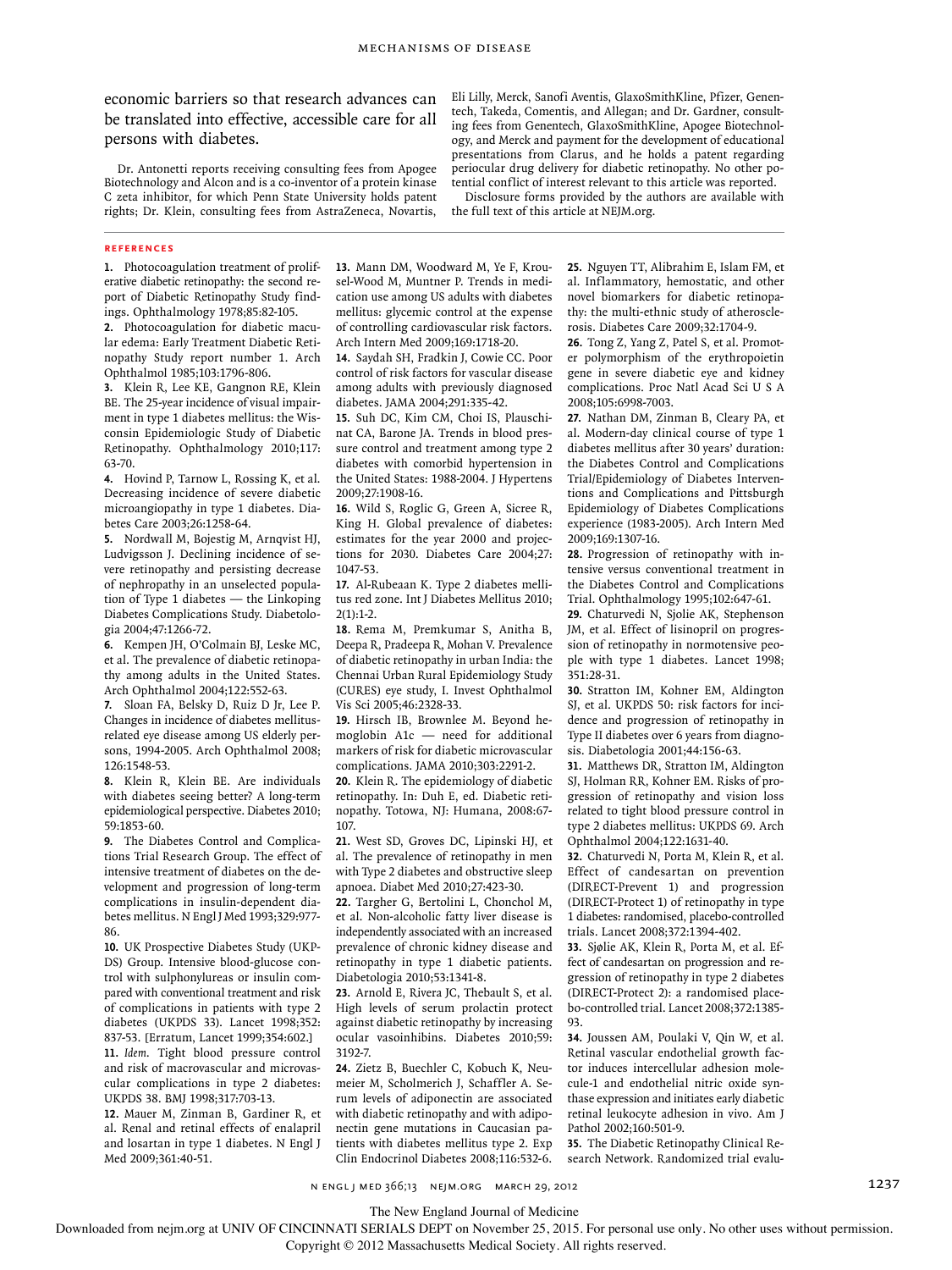ating ranibizumab plus prompt or deferred laser or triamcinolone plus prompt laser for diabetic macular edema. Ophthalmology 2010;117(6):1064.e35-1077.e35. **36.** The ACCORD Study Group and AC-CORD Eye Study Group. Effects of medical therapies on retinopathy progression in type 2 diabetes. N Engl J Med 2010; 363:233-44. [Erratum, N Engl J Med 2011; 364:190.]

**37.** Keech AC, Mitchell P, Summanen PA, et al. Effect of fenofibrate on the need for laser treatment for diabetic retinopathy (FIELD study): a randomised controlled trial. Lancet 2007;370:1687-97.

**38.** Wright AD, Dodson PM. Medical management of diabetic retinopathy: fenofibrate and ACCORD Eye studies. Eye (Lond) 2011;25:843-9.

**39.** Nguyen QD, Shah SM, Khwaja AA, et al. Two-year outcomes of the Ranibizumab for Edema of the mAcula in Diabetes (READ-2) study. Ophthalmology 2010;117: 2146-51.

**40.** Michaelides M, Kaines A, Hamilton RD, et al. A prospective randomized trial of intravitreal bevacizumab or laser therapy in the management of diabetic macular edema (BOLT study) 12-month data: report 2. Ophthalmology 2010;117(6): 1078.e2-1086.e2.

**41.** Sultan MB, Zhou D, Loftus J, Dombi T, Ice KS. A phase 2/3, multicenter, randomized, double-masked, 2-year trial of pegaptanib sodium for the treatment of diabetic macular edema. Ophthalmology 2011;118:1107-18.

**42.** Pearson PA, Comstock TL, Ip M, et al. Fluocinolone acetonide intravitreal implant for diabetic macular edema: a 3-year multicenter, randomized, controlled clinical trial. Ophthalmology 2011;118:1580- 7.

**43.** Campochiaro PA, Brown DM, Pearson A, et al. Long-term benefit of sustaineddelivery fluocinolone acetonide vitreous inserts for diabetic macular edema. Ophthalmology 2011;118(4):626.e2-635.e2.

**44.** Antonetti DA, Wolpert EB, Demaio L, Harjaj NS, Scaduto RC Jr. Hydrocortisone decreases retinal endothelial cell water and solute flux coincident with increased content and decreased phosphorylation of occludin. J Neurochem 2002;80:667-77.

**45.** Felinski EA, Cox AE, Phillips BE, Antonetti DA. Glucocorticoids induce transactivation of tight junction genes occludin and claudin-5 in retinal endothelial cells via a novel cis-element. Exp Eye Res 2008; 86:867-78.

**46.** Su EJ, Fredriksson L, Schielke GP, Eriksson U, Lawrence DA. Tissue plasminogen activator-mediated PDGF signaling and neurovascular coupling in stroke. J Thromb Haemost 2009;7:Suppl 1:155-8. **47.** Hawkins BT, Davis TP. The bloodbrain barrier/neurovascular unit in health and disease. Pharmacol Rev 2005;57:173- 85.

**48.** Zlokovic BV. The blood-brain barrier in health and chronic neurodegenerative disorders. Neuron 2008;57:178-201.

**49.** Nag S, Kapadia A, Stewart DJ. Review: molecular pathogenesis of blood-brain barrier breakdown in acute brain injury. Neuropathol Appl Neurobiol 2011;37:3-23.

**50.** del Zoppo GJ. The neurovascular unit in the setting of stroke. J Intern Med 2010;267:156-71.

**51.** Pournaras CJ, Rungger-Brändle E, Riva CE, Hardarson SH, Stefansson E. Regulation of retinal blood flow in health and disease. Prog Retin Eye Res 2008;27:284- 330.

**52.** Diabetic Retinopathy Clinical Research Network. Relationship between optical coherence tomography-measured central retinal thickness and visual acuity in diabetic macular edema. Ophthalmology 2007;114:525-36.

**53.** Gardner TW, Larsen M, Girach A, Zhi X. Diabetic macular oedema and visual loss: relationship to location, severity and duration. Acta Ophthalmol 2009;87:709- 13.

**54.** Bai Y, Ma JX, Guo J, et al. Müller cellderived VEGF is a significant contributor to retinal neovascularization. J Pathol 2009;219:446-54.

**55.** Wang J, Xu X, Elliott MH, Zhu M, Le YZ. Müller cell-derived VEGF is essential for diabetes-induced retinal inflammation and vascular leakage. Diabetes 2010; 59:2297-305.

**56.** Ishii H, Jirousek MR, Koya D, et al. Amelioration of vascular dysfunctions in diabetic rats by an oral PKC beta inhibitor. Science 1996;272:728-31.

**57.** Harhaj NS, Felinski EA, Wolpert EB, Sundstrom JM, Gardner TW, Antonetti DA. VEGF activation of protein kinase C stimulates occludin phosphorylation and contributes to endothelial permeability. Invest Ophthalmol Vis Sci 2006;47:5106- 15.

**58.** Murakami T, Felinski EA, Antonetti DA. Occludin phosphorylation and ubiquitination regulate tight junction trafficking and vascular endothelial growth factor-induced permeability. J Biol Chem 2009;284:21036-46.

**59.** Murakami T, Frey T, Lin C, Antonetti DA. Protein kinase C β phosphorylates occludin regulating tight junction trafficking in vascular endothelial growth factorinduced permeability in vivo. Diabetes (in press).

**60.** The PKC-DRS2 Group. Effect of ruboxistaurin on visual loss in patients with diabetic retinopathy. Ophthalmology 2006;113:2221-30.

**61.** Effect of ruboxistaurin in patients with diabetic macular edema: thirty-month results of the randomized PKC-DMES clinical trial. Arch Ophthalmol 2007;125:318- 24.

**62.** Scheppke L, Aguilar E, Gariano RF, et al. Retinal vascular permeability suppression by topical application of a novel VEGFR2/Src kinase inhibitor in mice and rabbits. J Clin Invest 2008;118:2337-46.

**63.** Gao BB, Clermont A, Rook S, et al. Extracellular carbonic anhydrase mediates hemorrhagic retinal and cerebral vascular permeability through prekallikrein activation. Nat Med 2007;13:181-8.

**64.** Clermont A, Chilcote TJ, Kita T, et al. Plasma kallikrein mediates retinal vascular dysfunction and induces retinal thickening in diabetic rats. Diabetes 2011;60: 1590-8.

**65.** Yang J, Duh EJ, Caldwell RB, Behzadian MA. Antipermeability function of PEDF involves blockade of the MAP kinase/GSK/beta-catenin signaling pathway and uPAR expression. Invest Ophthalmol Vis Sci 2010;51:3273-80.

**66.** Navaratna D, McGuire PG, Menicucci G, Das A. Proteolytic degradation of VEcadherin alters the blood-retinal barrier in diabetes. Diabetes 2007;56:2380-7.

**67.** Enge M, Bjarnegård M, Gerhardt H, et al. Endothelium-specific platelet-derived growth factor-B ablation mimics diabetic retinopathy. EMBO J 2002;21:4307-16.

**68.** Geraldes P, Hiraoka-Yamamoto J, Matsumoto M, et al. Activation of PKCdelta and SHP-1 by hyperglycemia causes vascular cell apoptosis and diabetic retinopathy. Nat Med 2009;15:1298-306.

**69.** Adamis AP, Miller JW, Bernal MT, et al. Increased vascular endothelial growth factor levels in the vitreous of eyes with proliferative diabetic retinopathy. Am J Ophthalmol 1994;118:445-50.

**70.** Aiello LP, Avery RL, Arrigg PG, et al. Vascular endothelial growth factor in ocular fluid of patients with diabetic retinopathy and other retinal disorders. N Engl J Med 1994;331:1480-7.

**71.** Watanabe D, Suzuma K, Matsui S, et al. Erythropoietin as a retinal angiogenic factor in proliferative diabetic retinopathy. N Engl J Med 2005;353:782-92.

**72.** Kuiper EJ, Van Nieuwenhoven FA, de Smet MD, et al. The angio-fibrotic switch of VEGF and CTGF in proliferative diabetic retinopathy. PLoS One 2008;3(7): e2675.

**73.** Gowda K, Zinnanti WJ, LaNoue KF. The influence of diabetes on glutamate metabolism in retinas. J Neurochem 2011; 117:309-20.

**74.** VanGuilder HD, Brucklacher AR, Patel K, et al. Diabetes downregulates presynaptic proteins and reduces basal synapsin 1 phosphorylation in rat retina. Eur J Neurosci 2008;28:1-11.

**75.** Gastinger MJ, Kunselman AR, Conboy EE, Bronson SK, Barber AJ. Dendrite remodeling and other abnormalities in the retinal ganglion cells of Ins2 Akita diabetic mice. Invest Ophthalmol Vis Sci 2008;49:2635-42.

**76.** Barber AJ, Lieth E, Khin SA, Antonetti DA, Buchanan AG, Gardner TW. Neural apoptosis in the retina during experimen-

1238 **n EU and 366;13** n engl j med 366;13 nejm.org march 29, 2012

The New England Journal of Medicine

Downloaded from nejm.org at UNIV OF CINCINNATI SERIALS DEPT on November 25, 2015. For personal use only. No other uses without permission.